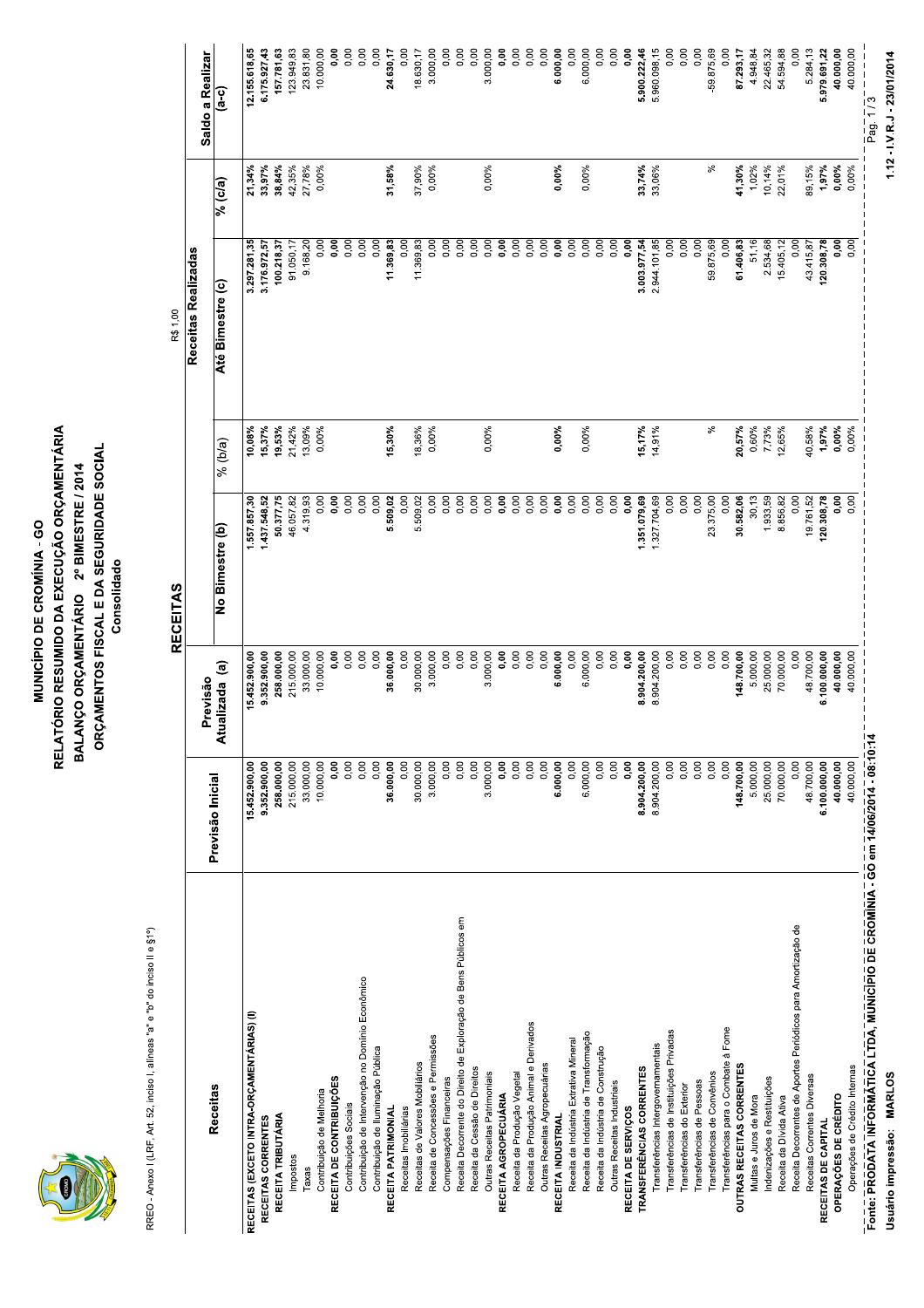

### MUNICÍPIO DE CROMÍNI<br>RELATÓRIO RESUMIDO DA EXECU<br>BALANÇO ORÇAMENTÁRIO 2º E<br>ORÇAMENTOS FISCAL E DA SE<br>ORÇAMENTOS FISCAL E DA SE **MUNICÍPIO DE CROMÍNIA - GO<br>RELATÓRIO RESUMIDO DA EXECUÇÃO ORÇ<br>BALANÇO ORÇAMENTÁRIO 2º BIMESTRE<br>ORÇAMENTOS FISCAL E DA SEGURIDAD<br>Consolidad MUNICÍPIO DE CROMÍNIA - GO<br>VTÓRIO RESUMIDO DA EXECUÇÃO ORÇAMENTÁ<br>ANÇO ORÇAMENTÁRIO 2º BIMESTRE / 2014<br>RÇAMENTOS FISCAL E DA SEGURIDADE SOCIAI<br>Consolidado<br>RECEITAS** MUNICÍPIO DE CROMÍNIA - GONERATÓRIO RESUMIDO DA EXECUÇÃO I<br>BALANÇO ORÇAMENTÁRIO - 2º BIMES<br>ORÇAMENTOS FISCAL E DA SEGURII<br>Consolidado<br>Consolidad<br>Inicial | Atualizada (a) | No Bimestre (b<sub>i</sub><br>Visão Inicial | Atualizada (a) | - PIO DE CROMÍNIA - GO<br>MIDO DA EXECUÇÃO ORÇAMENTÁRIA<br>MENTÁRIO - 2º BIMESTRE / 2014<br>Consolidado<br>Consolidado<br>RECEITAS<br>RECEITAS MUNICÍPIO DE CROMÍNI<br>RALANÇO ORÇAMENTÁRIO 2º E<br>DALANÇO ORÇAMENTÁRIO 2º E<br>ORÇAMENTOS FISCAL E DA SE<br>Consolidado<br>Consolidado MUNICÍPIO DE CROMÍNIA - GO<br>RELATÓRIO RESUMIDO DA EXECUÇÃO ORÇAME<br>BALANÇO ORÇAMENTÁRIO 2º BIMESTRE / 20<br>ORÇAMENTOS FISCAL E DA SEGURIDADE SC<br>Consolidad<br>Consolidad **MUNICÍPIO DE CROMÍNIA - GO<br>RIO RESUMIDO DA EXECUÇÃO ORÇAMENT<br>ÇO ORÇAMENTÁRIO 2º BIMESTRE / 2014<br>MENTOS FISCAL E DA SEGURIDADE SOCI<br>Consolidad<br>RECEITAS<br>RECEITAS WUNICÍPIO DE CROMÍNIA - GO<br>) RESUMIDO DA EXECUÇÃO ORÇAMENTÁRIA<br>ORÇAMENTÁRIO - 2º BIMESTRE / 2014<br>ENTOS FISCAL E DA SEGURIDADE SOCIAL<br>Consolidado<br>RECEITAS<br>RECEITAS OMÍNIA - GO<br>:XECUÇÃO ORÇAMENTÁRIA<br>, 2º BIMESTRE / 2014<br>DA SEGURIDADE SOCIAL<br>lidado**<br>IS MUNICÍPIO DE CROMÍNIA - GO<br>ORÇAMENTÁRIO - 2º BIMESTRE / 2014<br>ACO ORÇAMENTÁRIO - 2º BIMESTRE / 2014<br>AMENTOS FISCAL E DA SEGURIDADE SOCIAL<br>Consolidado<br>Previsão - RECEITAS<br>alizada (a) - No Bimestre (b) - 9% (b/a

|                                                                                                               |                              |                       |                                        | <b>RECEITAS</b>            |                                    | R\$ 1,00                    |                                |                                   |                                      |
|---------------------------------------------------------------------------------------------------------------|------------------------------|-----------------------|----------------------------------------|----------------------------|------------------------------------|-----------------------------|--------------------------------|-----------------------------------|--------------------------------------|
| <b>Receitas</b>                                                                                               |                              | Previsão Inicial      | Previsão                               |                            |                                    |                             | Receitas Realizadas            |                                   | Saldo a Realizar                     |
|                                                                                                               |                              |                       | Atualizada (a)                         | No Bimestre (b)            | $%$ (b/a)                          | Até Bimestre (c)            |                                | % (c/a)                           | $\overline{a}$ -c)                   |
| Operações de Crédito Externas                                                                                 |                              | 0.00<br>50.000,00     | 0,00<br>50.000,00                      |                            | 0,00%<br>$\frac{8}{10}$<br>0,00    |                             | 0,00<br>0,00                   | 0,00%                             | 0,00<br>50.000,00                    |
| Alienação de Bens Móveis<br>ALIENAÇÃO DE BENS                                                                 |                              | 30.000,00             | 30.000,00                              |                            | 0,00%<br>0,00                      |                             | 0,00                           | 0,00%                             | 30.000,00                            |
| Alienação de Bens Imóveis                                                                                     |                              | 20.000,00             | 20.000,00                              |                            | 0,00%<br>0,00                      |                             | 0,00                           | 0,00%                             | 20.000,00                            |
| AMORTIZAÇÕES DE EMPRÉSTIMOS<br>TRANSFERÊNCIAS DE CAPITAL                                                      |                              | 6.010.000,00<br>0,00  | 0,00<br>6.010.000,00                   |                            | 2,00%<br><b>O.O.</b><br>120.308,78 |                             | 0,00<br>120.308,78             | 2,00%                             | 0,00<br>5.889.691,22                 |
| Transferências Intergovernamentais                                                                            |                              | 0,00                  | 0,00                                   |                            | 0,00                               |                             | 0,00                           |                                   | 0,00                                 |
| Transferências de Instituições Privadas                                                                       |                              | 0,00                  | 0,00                                   |                            | 0,00                               |                             | 0,00                           |                                   | 0,00                                 |
| Transferências de Pessoas<br>Transferências do Exterior                                                       |                              | 0,00<br>0,00          | 0,00<br>0,00                           |                            | 0,00<br>0,00                       |                             | 0,00<br>0,00                   |                                   | 0,00<br>0,00                         |
| Transferências de Outras Instituições Públicas                                                                |                              | 0,00                  | 0,00                                   |                            | 0,00                               |                             | 0,00                           |                                   | 0,00                                 |
| Transferências de Convênios                                                                                   |                              | 6.010.000,00          | 6.010.000,00                           |                            | 2,00%<br>120.308,78                |                             | 120.308,78                     | 2,00%                             | 5.889.691,22                         |
| Transferências para o Combate à Fome<br>OUTRAS RECEITAS DE CAPITAL                                            |                              | 0,00<br>0,00          | 0,00<br>0,00                           |                            | 0,00<br>0,00                       |                             | o,od<br>0,00                   |                                   | 0,00<br>0,00                         |
| Integralização do Capital Social                                                                              |                              | 0,00                  | 0,00                                   |                            | 0,00                               |                             | 0,00                           |                                   | 0,00                                 |
| Dív. Atv. Prov. da Amortiz. de Emp. e Financ.                                                                 |                              | 0,00                  | 0,00                                   |                            | 0,00                               |                             | 0,00                           |                                   | 0,00                                 |
| Receitas de Capital Diversas                                                                                  |                              | 0,00                  | 0,00                                   |                            | 0,00                               |                             | 0,00                           |                                   | 0,00                                 |
| RECEITAS (INTRA-ORÇAMENTÁRIAS) (II)<br>SUBTOTAL DAS RECEITAS $(III) = (I + II)$                               |                              | 0,00<br>15.452.900,00 | 15.452.900,00<br>0,00                  |                            | $10,08\%$<br>0,00<br>1.557.857,30  |                             | $\overline{0}$<br>3.297.281,35 | 21,34%                            | 0,00<br>12.155.618,65                |
| OPERAÇÕES DE CRÉDITO / REFINANCIAMENTO (IV)                                                                   |                              | 0,00                  | <b>0.00</b>                            |                            | 0,00                               |                             | 0,00                           |                                   | <b>0.00</b>                          |
| Operações de Crédito Internas                                                                                 |                              | 0,00                  | 0,00                                   |                            | 0,00                               |                             | $\overline{5}$                 |                                   | 0,00                                 |
| Mobiliária                                                                                                    |                              | 0,00                  | 0,00                                   |                            | 0,00                               |                             | 0,00                           |                                   | 0,00                                 |
| Contratual                                                                                                    |                              | 0,00<br>0,00          | 0,00<br>0,00                           |                            | 0,00<br>0,00                       |                             | 0,00<br>0,00                   |                                   | 0,00<br>0,00                         |
| Operações de Crédito Externas<br>Mobiliária                                                                   |                              | 0,00                  | 0,00                                   |                            | 0,00                               |                             | 0,00                           |                                   | 0,00                                 |
| ontratua                                                                                                      |                              | 0,00                  | 0,00                                   |                            | 0,00                               |                             | 0,00                           |                                   | 0,00                                 |
| SUBTOTAL COM REFINANCIAMENTO (V) = (III + IV)                                                                 |                              | 15.452.900,00         | 15.452.900,00                          |                            | 10,08%<br>1.557.857,30             |                             | 3.297.281,35                   | 21,34%                            | 12.155.618,65                        |
| DÉFICIT <sub>(VI</sub>                                                                                        |                              | 15.452.900,00         | 15.452.900,00                          |                            | 10,08%                             |                             |                                | 21,34%                            | 12.155.618,65                        |
| <u>TOTAL (VII) = (V + VI)</u><br>SALDOS DE EXERCÍCIOS ANTERIORES (UTILIZADOS PARA CRÉDITOS                    |                              | $\overline{0.00}$     | $\overline{0,00}$                      |                            | 1.557.857,30                       |                             | $\frac{3.297.281,35}{0,00}$    |                                   | $\overline{0.00}$                    |
| Superávit Financeiro                                                                                          |                              | $\frac{8}{5}$         | 0,00                                   |                            | $\frac{8}{500}$                    |                             | gg<br> 히s                      |                                   | 0,00                                 |
| Reabertura de Créditos Adicionais                                                                             |                              |                       | 0,00                                   |                            |                                    |                             |                                |                                   | 0,00                                 |
|                                                                                                               |                              |                       | <b>DESPESA</b>                         | <b>S</b>                   |                                    |                             |                                |                                   |                                      |
|                                                                                                               | Dotação                      | Créditos              | Dotação                                | Empenhado                  |                                    | Liquidado                   |                                |                                   | Saldo a Realizar                     |
| Despesas                                                                                                      | Inicial (d)                  | Adicionais (e)        | Atualizada<br>$\mathbf{r} = (1) = (1)$ | No Bim                     | Até Bim                            | No Bim                      | Até Bim (g)                    | $\frac{9}{6}$ (g/f)               | ၉၅                                   |
| <b>DESPESAS (EXCETO INTRA-ORÇAMENTÁRIAS) (VIII)</b>                                                           | 15.491.900,00                | 0,00                  | 15.491.900,00                          | 1.878.749,57               | 4.761929,58                        | 1533707,81                  | 2.906.861,45                   | 18,76%                            | 12.585.038,55                        |
| PESSOAL E ENCARGOS SOCIAIS<br>DESPESAS CORRENTES                                                              | 8.556.900,00<br>4.202.000,00 | $rac{1}{200}$<br>0,00 | 9.424.341,45<br>4.238.200,14           | 758.033,07<br>1.726.737,77 | 4.225.195,18<br>1.612.304,72       | 1.412.790,80<br>758.033,07  | 2.763.324,08<br>1.609.963,52   | 29,32%                            | 2.628.236,62<br>6.661.017,37         |
| JUROS E ENCARGOS DA DÍVIDA                                                                                    | 2.000,00<br>4.352.900,00     | 0.00                  | 2.000,00                               | 968.704,70<br>0,00         | 0,00                               | 654.757,73<br>0,00          | 1.153.360,56                   | 0,00%<br>22,25%<br>$\overline{0}$ | 2.000,00<br>4.030.780,75             |
| OUTRAS DESPESAS CORRENTES<br>DESPESAS DE CAPITAL                                                              | 6.720.000,00                 | 0,00                  | .558,55<br>5.184.141,31<br>5.852.      | 152.011,80                 | 2.612.890,46<br>536.734,40         | $120.917,01$<br>$41.915,00$ | 537,37<br>143.                 | 2,45%                             |                                      |
| INVERSÕES FINANCEIRAS<br><b>INVESTIMENTOS</b>                                                                 | 0,00<br>6.570.000,00         | eco<br>Co             | 0,00<br>5.611.708,55                   | 17.215,00<br>0,00          | 316.219,10<br>0,00                 | 0,00                        | 57.619,10                      | 1,03%<br>$\overline{0}$           | 5.709.021,18<br>5.554.089,45<br>0,00 |
| Fonte: PRODATA INFORMATICA LTDA, MUNICÍPIO DE CROMÍNIA - GO em 14/06/2014 - 08:10:15<br>AMORTIZAÇÃO DA DÍVIDA | 150.000,00                   | 0,00                  | 240.850,00                             | 134.796,80                 | 220.515,30                         | 79.002,01                   | 85.918,27                      | 35,67%                            | 154.931,73                           |

# 1.12 - I.V.R.J - 23/01/2014